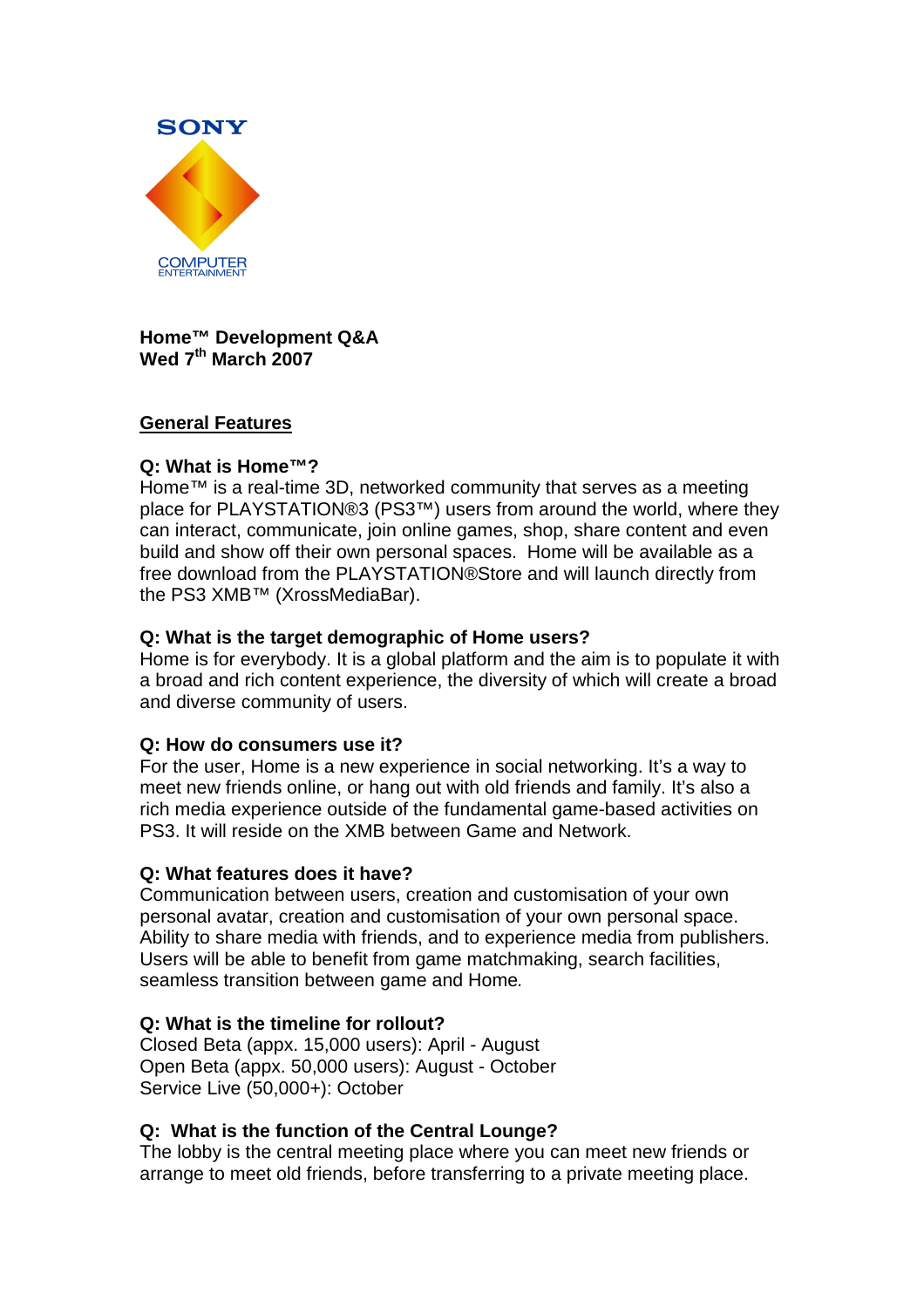The current maximum of concurrent users in a lobby is 64. But a multitude of lobbies can be active at any time to accommodate all users.

## **Q: What other lobbies will exist within Home?**

Over time Home will expand to include many different locations. It is our intention that ultimately anyone can create a Home Space, be they a publisher, a developer or a Non-game Company.

## **Q: What is the Hall of Fame?**

The trophy room is a Home Space where users are able to display their gaming accomplishments.

## **Q: How do I win Trophies?**

Players will be able to win Home Trophies when they play games that support the Home Trophy system. publishers and developers will be able to support Trophies by building them into their games' architecture. Further information on how to develop trophies within games will be available soon.

## **Q: What content will users be able to purchase from within Home?**

Over time the range of content available to users will expand dramatically. If you consider Home to be a simulacra of the real world then most goods and services found within the real world could theoretically be replicated within Home. Initially all commercial transaction will be via the PLAYSTATION®Network (PSN) Store. Eventually users will be able to transact within the Home environment.

# **Q: Will I be able to attend ticketed (paid-for) special events?**

Yes, in time Home will play host to many types of event. Bespoke events such as exclusive game previews and developer interviews will be organised by Home and its affiliated content providers. Live events such as sports and concerts may also be broadcast within Home.

# **Q: Can Home users win non-purchased prizes and items?**

Yes, it will be possible to give prizes to users.

## **Q: Will all billing have to be via Sony Wallet?**

Yes, all transactions will use the Sony Wallet system within the PSN Store, although ultimately transactions will be possible without leaving Home.

## **Q: Can users share their favourite bookmarked Home Spaces with one another?**

Currently there isn't a way to do this, but this is a feature that we'd like to implement in the future.

## **Q: When can users have / manage their own spaces?**

Every user has a private apartment space that users can modify and change over time. The basic apartment is free and will offer users lots of options for customization and personalization. In the future we will provide tools that will enable users to have an even greater ability to create their own Home spaces and content.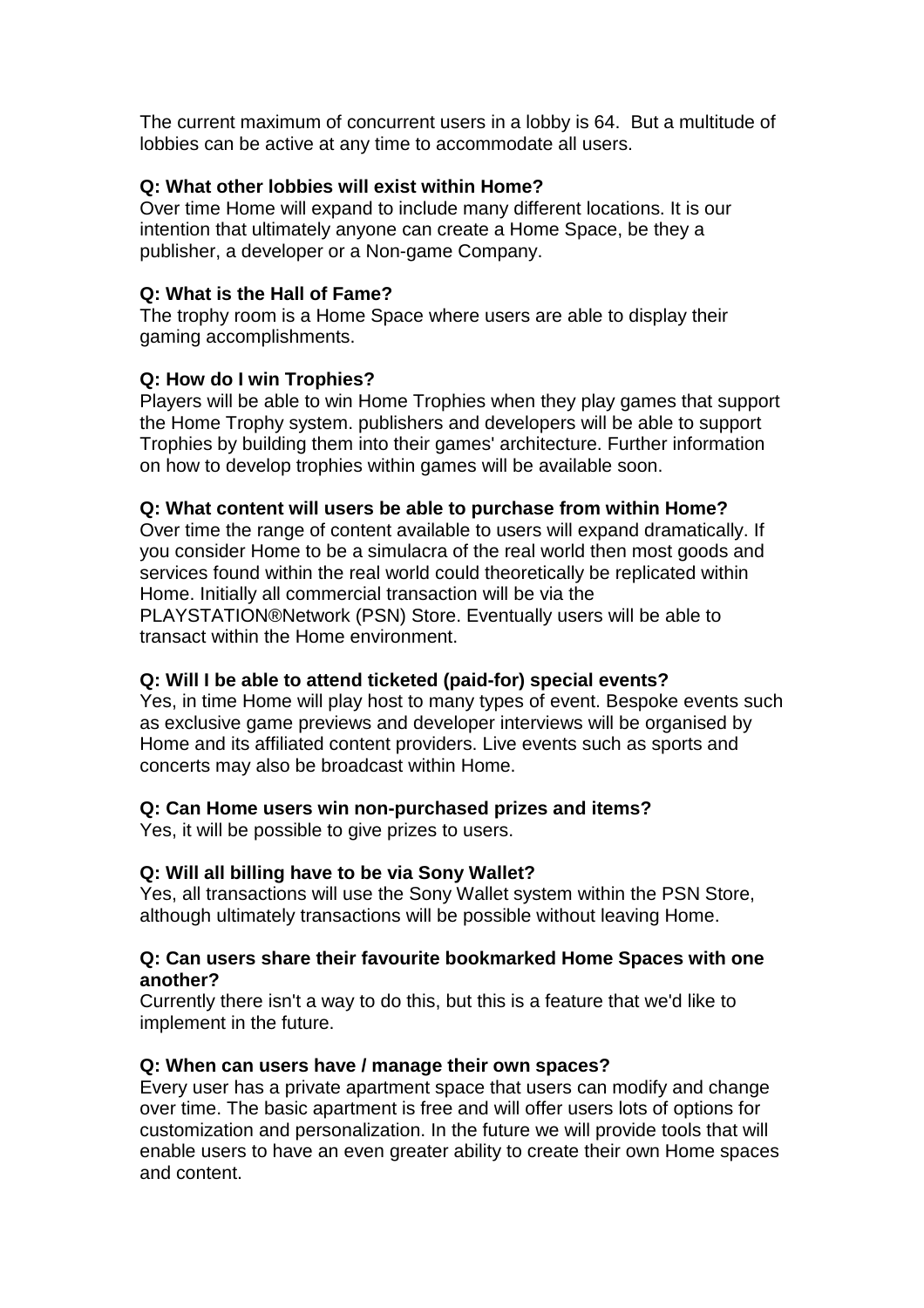## **Commerce & Partnerships**

## **Q: Is Home a commercial environment?**

Home is primarily a platform for social interaction and the intention is not to create a space for purely conducting ecommerce. Home prioritises community and entertainment over ecommerce. That said, we believe that there will be ample opportunities for businesses and individuals alike to generate significant revenues from the Home platform.

## **Q: When can I start to develop for Home?**

You can register your interest to develop for the Home platform immediately at http://home.scedev.net

## **Q: Who should I contact about developing for Home?**

If you are an existing licence holder you should channel requests for information through your existing 3rd Party Account Manager. If you do not have a license agreement, please visit http://home.scedev.net where you will find more information and an application to register your interest.

#### **Q: I don't have an existing PlayStation® licence agreement – how can get involved in developing content for Home?**

See above.

# **Q: I'm an IP / content holder / aggregator – how can I get involved in Home?**

See above.

#### **Q: How soon can publishers and developers have and manage their own spaces?**

We would like to engage with interested publishers and developers immediately. If you an existing licence holder you should channel requests for information through your existing 3rd Party Account Manager. If you do not have a licence agreement, please visit http://home.scedev.net where you will find more information and an application to register your interest.

## **Q: When can IP holders have / manage their own Home Spaces?**

We would like to engage with interested IP and content rights holders immediately. If you are an interested non-games company or IP holder, please register your interest with us at http://home.scedev.net . An appropriate representative will follow up your enquiry.

## **Q: What support will SCE give to 3rd Parties?**

Support to publishers and developers with existing licence agreements will be provided by the Third Party Relations groups within each region. If you are a non-game content provider or do not have a license agreement, please visit http://home.scedev.net where you will find more information and an application to register your interest.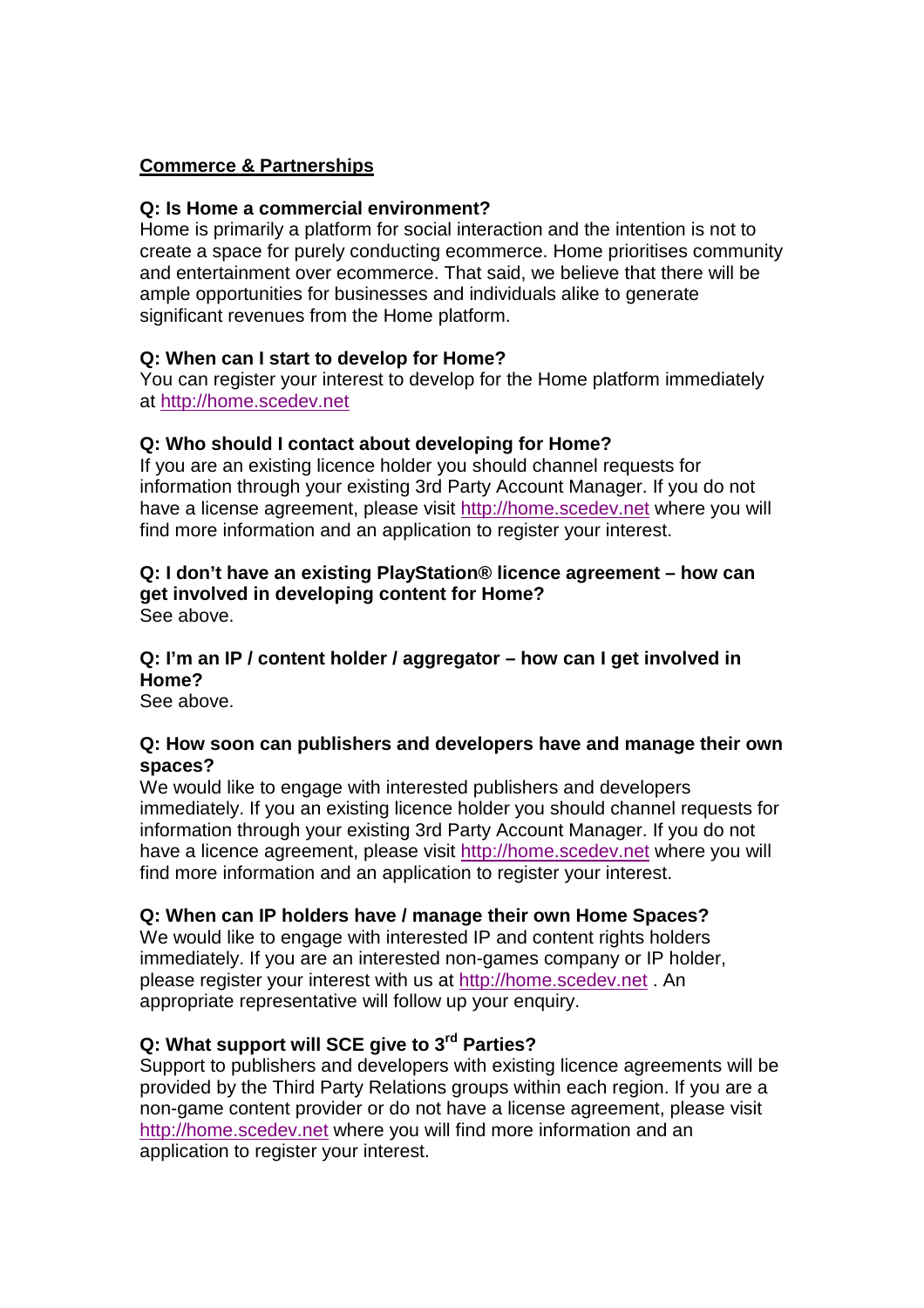# **Q: Who should our developers call for support?**

Registered developers should request information through their existing support relationships. Information will be available on http://home.scedev.net

## **Q: Who will run Home?**

SCE has created a Home Platform Group that will provide the technology, strategic direction and support to each of the SCE regional headquarters.

## **Q: Home looks so great – how do publishers ensure that users continue to play their games rather than spending all their time in Home?**

There is a huge scope for publishers and developers to promote their current and future IPs - as well as exploiting their back-catalogue. For example, it will be possible to develop small demo-areas within Home that promote new titles, or to re-publish an old IP as mini-game within their Home Space.

# **Q: Is Home just a platform for SCE-published games?**

Absolutely not. Home will not be a success without broad support and adoption by our Publishing and Development partners and indeed from nongame companies and services.

## **Q: Is Home a PS3 specific service? Will users be able to access Home through other devices?**

Initially Home will only be accessible via that PLAYSTATION®3, although over time our intention is to enable users to interface certain Home features and services via other networked devices such as PlayStation®Portable (PSP®) and mobile phones.

# **Q: Can I launch and watch a BD movie from within Home?**

Launch, yes. Watch, no. (This means you would leave Home to watch the BD™.)

## **Q: What is the business model?**

The proposed business model for Home is still under review and we'll announce the details in due course.

## **Q: How will publishers make money from it?**

Initially we predict that the primary areas for generating revenues will come from the following areas:

- Content purchases (e.g. avatar clothing and accessories)
- Advertising
- Content Auctions

## **Q: What will be the upfront investment and development costs be for me as a Home content provider?**

The tools and technology required to build and maintain a presence on the Home Platform are being designed to enable fast and efficient development, and use industry-standard processes and techniques. The resources required are surprisingly low and entirely scaleable.

# **Q: How will businesses be able to promote their products?**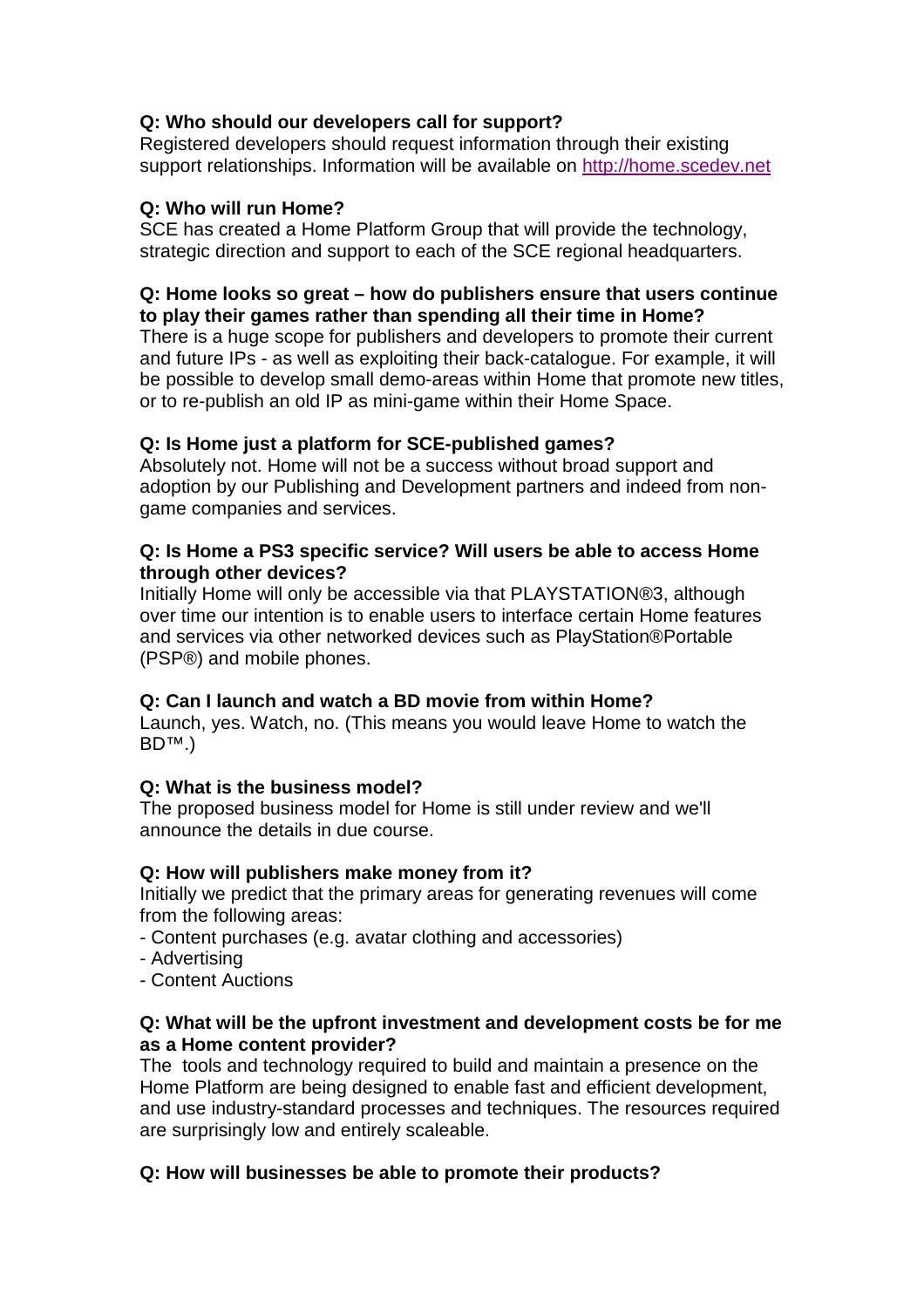The possibilities for promotion and advertising of products and services within Home Spaces are virtually limitless. Given the initial broad set of functions and features the possibilities are limited only by creative vision. As the native features of Home will be continually growing, the creative possibilities will grow also. The Home Platform Team will also take feature requests to support our partners in their creative endeavours.

## **Q: Will we be able to sell products (other than Home assets) online?**

Eventually Home will not only support the merchandising of virtual assets, but also will provide cross-promotional opportunities for selling physical goods online.

## **Q: Could publishers sell tutorials to their games through Home?**

Yes, the commercial services and features that publishers and developers will be able to support is extremely broad. Further discussion of specific content ideas that you may have, please consult with your  $3<sup>rd</sup>$  Party Account Manager or register your interest in the Home platform at http://home.scedev.net

## **Q: What tools will be available for creating content, and when will they be available?**

The Home Platform Group will be providing a roadmap for the deployment and content of Home Tools. Over time the Tools package will develop into a comprehensive set of enabling technologies that we can provide to our partners to assist them with their Home Platform content creation.

## **Q: Can we reserve a number of seats for the closed & open betas?**

Yes, please liaise with your 3<sup>rd</sup> Party Account Manager and request the number of seats that your company requires. If you do not have a TMLA, please register your interest at http://home.scedev.net and an appropriate Home Platform representative will contact you shortly.

## **Q: Will it be possible to have territory based promotions for regional content?**

Yes, although Home is a global platform there are regional Home Spaces that users within each regional area will access by default (based upon their registration details). There is no restriction on where a user can go from their default starting location (other than any content age restrictions). Because there are regional Home spaces, each region will operate its own promotional events and activities.

# **Technical & Extended Features**

## **Q: How large is the download?**

We're aiming for the initial download to be under 500MB. Subsequent downloads will hopefully integrate a streaming method that makes them negligible.

## **Q: How do users find friends and spaces within Home?**

There is an integrated PSN Friends list, and search functionality for spaces.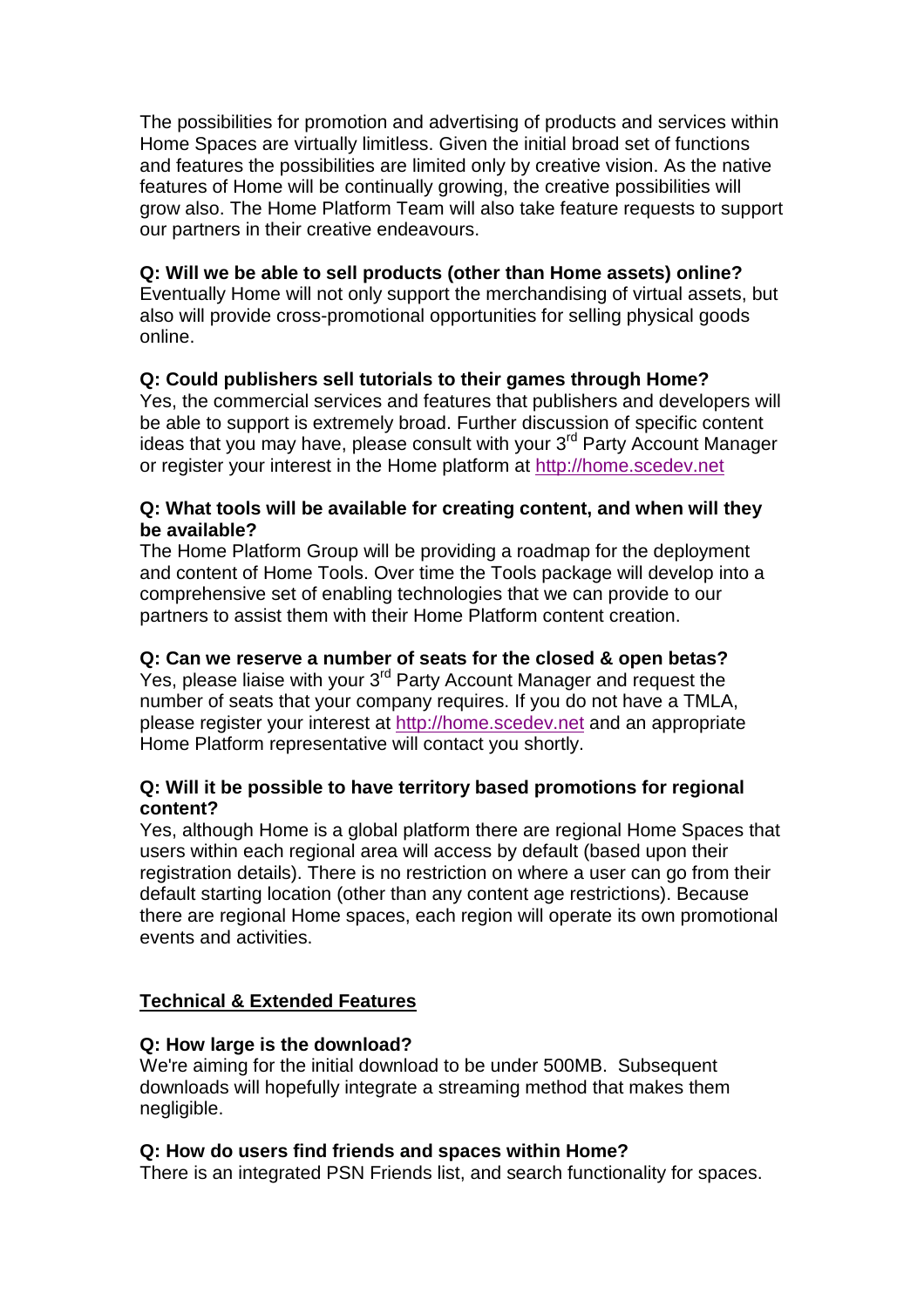### **Q: How many friends can I have?**

As many as the PSN friends list allows, which is currently 50.

## **Q: Will I be able to trade items that I have bought or won with other Home users?**

Ultimately, an auction service will be implemented that will allow users to sell their Home assets and user-created content to other users.

### **Q: How often will the content in Home change?**

Ultimately content in Home will be updated weekly. All the participants in Home (the service itself, 1<sup>st</sup> Party and 3<sup>rd</sup> Party publishers, non-game brands and ultimately users themselves) will be creating new content, so the flow of new features will be will on a weekly basis.

#### **Q: Can I create new items and content for Home myself?**

This functionality is in the works for future release. We see user created content as a very important element of Home's ongoing success.

#### **Q: How will users transact within Home?**

During the Beta period, there will be no purchases within Home. Subsequently, commercial transactions will take place within Home.

### **Q: Can you enter, say, MotorStorm™ quickly through Home without having to travel to the specific MotorStorm™ lobby?**

Currently, users can find each other in Home, and then arrange to go off and play MotorStorm™ at the same time. Eventually, users will be able to meet in Home and seamlessly launch into a game of MotorStorm™. Similarly, users will be able to exit to Home directly from the game.

#### **Q: How often is incremental content being created for Home?**

Content for Home will be developed continually. In addition to an ever increasing variety of items to customize avatars and Home Spaces, there will be special events such as Halloween and Christmas where special content will be available for a limited time.

#### **Q: Will consumers be bombarded with advertising?**

Advertising is a core revenue source for the publishers who will have to put a lot of resource and money into making the Home experience as fulfilling as it will be. As an offset to having to pay for the basic online service, and being able to enjoy the fundamental Home experience for free, some advertising is entirely reasonable. Advertising will be kept to palatable levels however. It is in no-one's interests to cause users to leave Home through excessive advertising.

## **Q: How will I protect my kids from seeing things they shouldn't?**

Parental controls are available through PS3 and the PLAYSTATION Network. We encourage parents to take an active role in participating any time a child has access to an open communication network, such as the internet.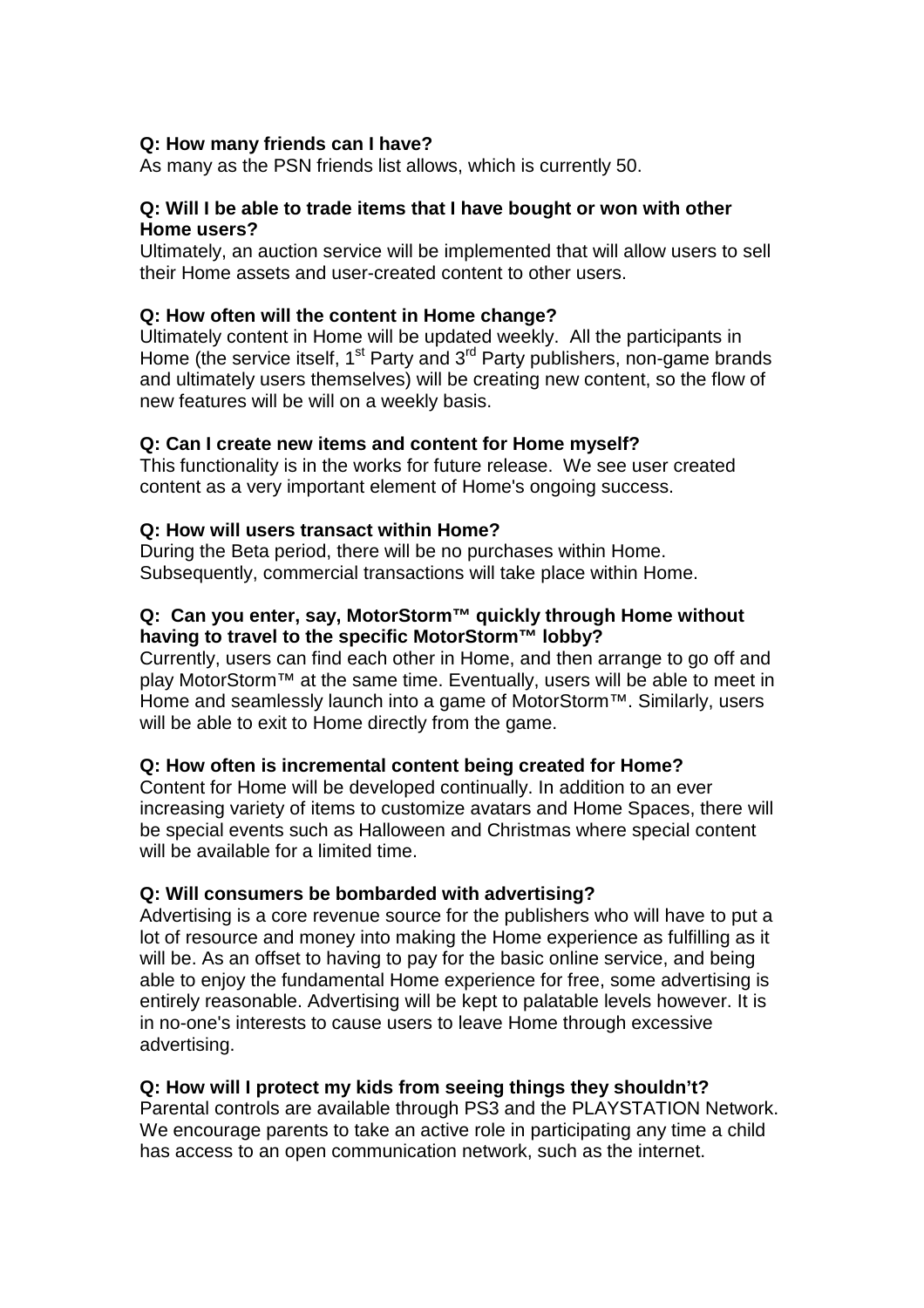## **Q: How will age restrictions be applied?**

Home employs the same age restriction policies as the PS3 system software and the PLAYSTATION Network.

## **Q: What's the development overhead?**

Minimal. In the extreme, an application (say a mini-game) could be written in C++ as normal, and then a thin Home layer added to implement that application within Home.

## **Q: How quick and easy will it be to develop for?**

Home will allow developers to use their own assets and code for applications, and export those assets into a Home wrapper, which will allow the minimum of bespoke work. The tools that will be available serve to provide that wrapper, they do not require developers to work to particular specifications or packages.

### **Q: Will developers be able to run existing code applications within Home?**

Given that any application would have to fit within the available resources while running Home, and certain TRCs will need to be satisfied, yes.

## **Q: Will there be additional TRCs for games plugging into Home? When will these TRCs be released?**

There will have to be base TRCs for Trophies and Matchmaking before the service hits the XMB™. Others will come online as they are needed.

# **Q: Will there be additional TRCs for Home game trophies? When will these TRCs be released?**

See above.

**Q: In terms of user's names are they exclusive and different from their network ID. E.g. PSN account = PeterE / Home name = Tarzan123?**  Your Home user name will be the same as your PSN account ID.

## **Q: Can I log on to Home in addition to someone else from one PS3? E.g. at my friends and I want to log on...**

This is technically quite an advanced problem. It effectively means logging in to two PSN accounts at the same time from one machine, which makes it unlikely.

## **Q: How will I navigate between spaces?**

Within Home you can travel instantly (i.e. through the world map), or at your own pace on foot.

## **Q: How will the age restrictions work? Will I be able to see different content in the generic lobby depending on my age?**

Home employs the same age restriction policies as the PS3 system software and the PLAYSTATION Network. These age restrictions will apply to both the areas that users are admitted to and the content that they are able to view.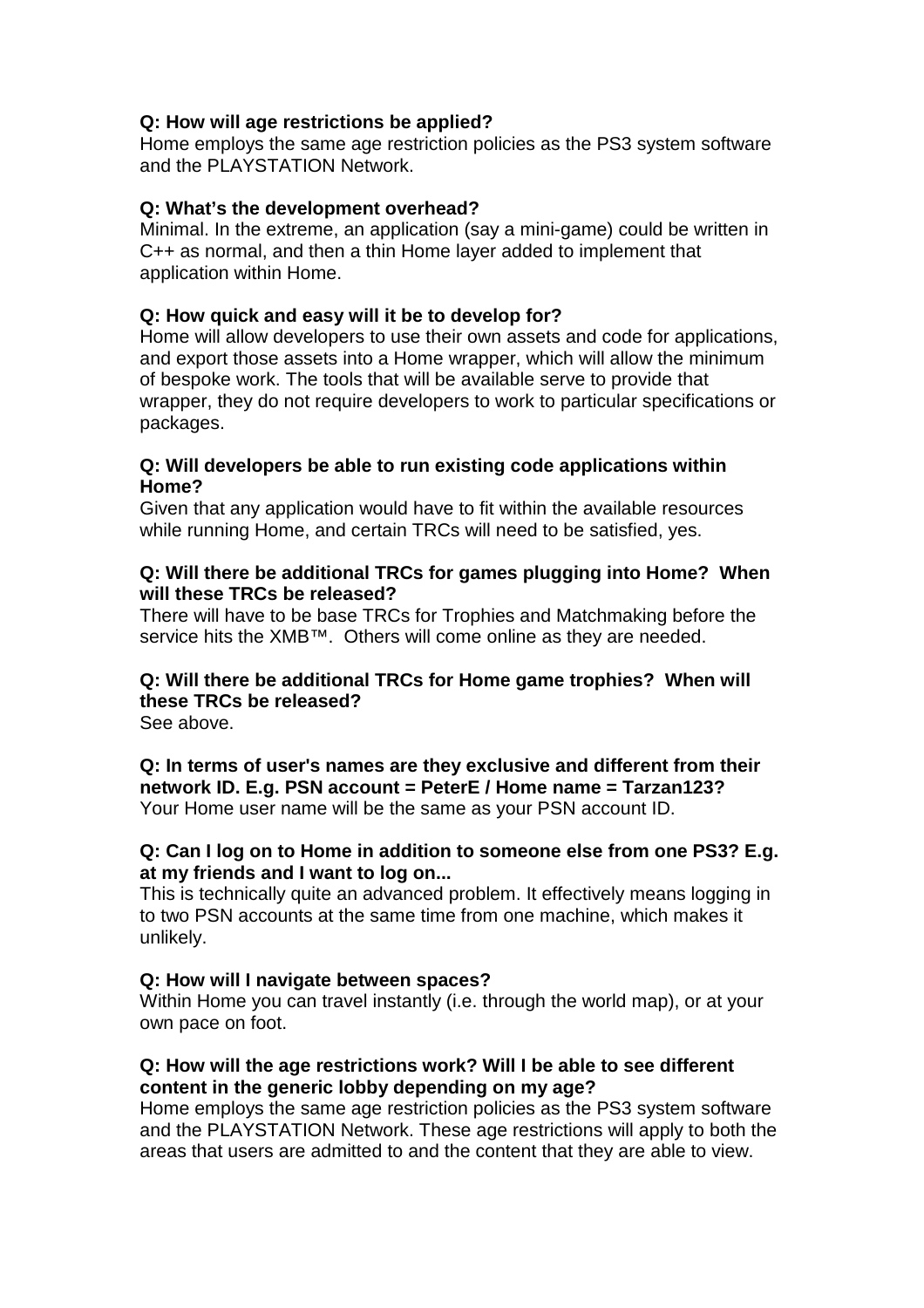## **Q: When I jump back from a game into Home, will I return with the same people next to me? Will I return to a default location?**

Upon returning to Home, you will land in the same place which was your last position before you left (for instance, if you left Home from your apartment, that is where you will return to.) However, given that Home is an online world, other users will doubtless have moved on while you are off doing something else (unless you've specifically asked them to wait for you.) Currently Home is not a persistent world, so when you leave Home, all of your possessions go with you. For instance, it is not currently possible for other users to visit your apartment while you're not there. We are working on the persistent aspect of Home, and expect to implement it in the long term.

# **Q: Can I get media for my apartment from other devices such as PC?**

Not yet; we are working on enabling this feature which is contingent upon firmware functionality.

## **Q: Would we be able to showcase bespoke events such a live broadcast of a multiplayer game?**

Absolutely - it would even be possible to replicate a game that is being played by two players together on one PS3, replicating their avatars and movements on the "world stage". This could be an invitational match, with users paying to view the event live.

# **Q: How will the DRM of purchased items work?**

Home 's DRM system is based on the entitlements system which will be offered by the PSN.

#### **Q: Will I be able to give a purchased / earned item to another user?**  Not yet; however it is a feature which is planned.

## **Q. How will sharing media work within the private space? Will users be able to distribute content?**

Users will not be able to broadcast their media to people outside their private space, but they will be able to show their own media to invited guests. We have deliberately chosen not to allow users to 'give' media to other users as this opens up serious risks of piracy and sharing of illegal content.

# **Q: How many lobby instances can be run?**

This is down to the server infrastructure, and in theory is entirely scalable.

## **Q: How will the lobbies be regionalised? Would it be possible to have bespoke, selectable backgrounds for each regional lobby, e.g. Paris / London / Rome etc?**

It is highly likely that the European, US and Japanese lobbies will be localised, but it is undecided as to whether individual lobbies within Europe will be.

# **Q: Could the global Hall of Fame be filtered by region?**

This is possible, and also it is possible to have different levels of Halls of Fame - Junior league, Newbie league etc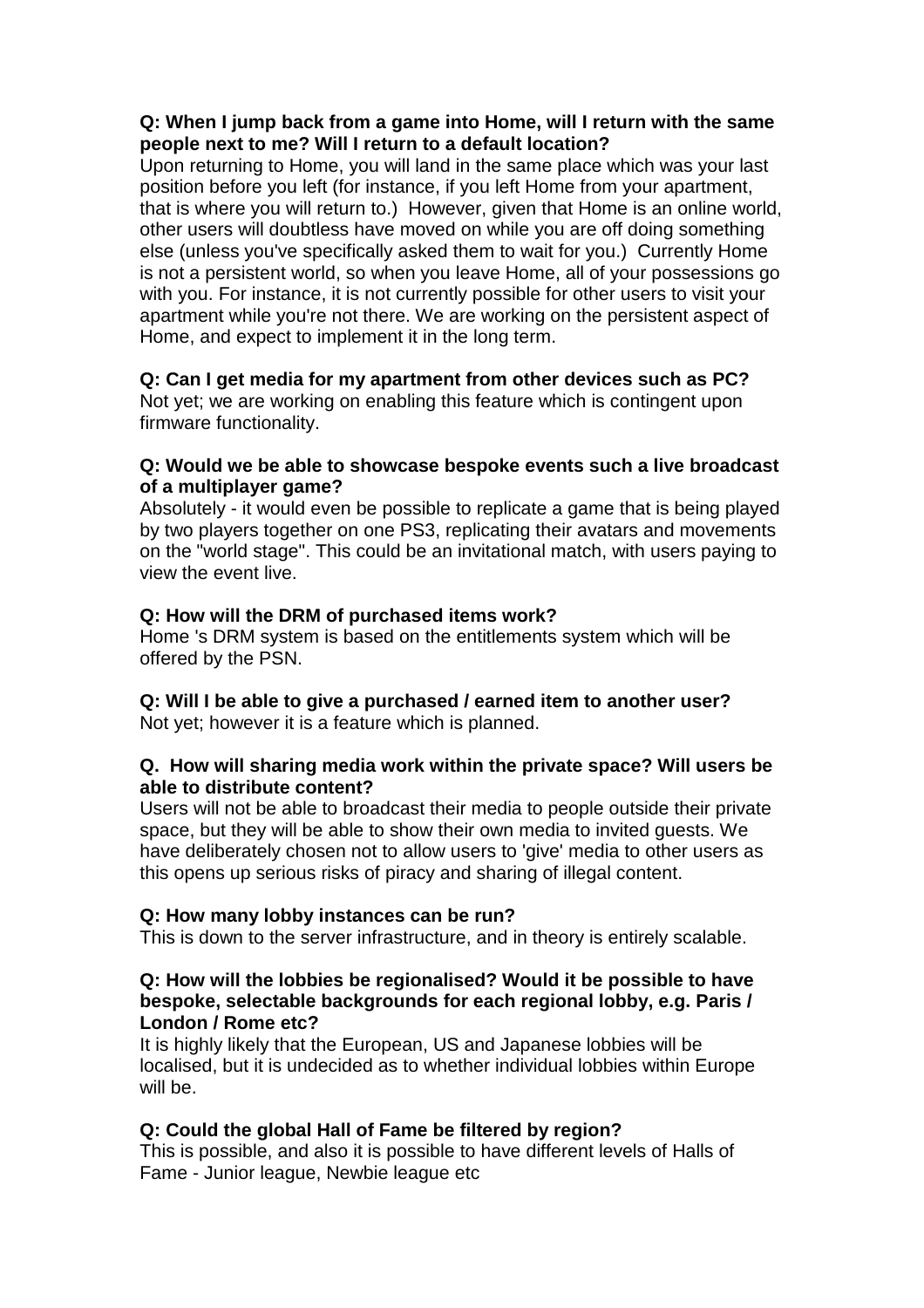## **Policy**

## **Q: What is the policy on acceptable behaviour?**

Within our public spaces, Home follows the same rules and guidelines as the PLAYSTATION Network with regard to age stipulations and acceptable behaviour. Home uses all the same age controls as the PS3 system software. Within users' own private spaces, we take the view that what people get up to in their own apartment is their own business, within reason.

## **Q: Will there be a restriction to the age you'll be able to give your avatar?**

Yes. We will not have avatars which resemble children. The avatars are adult in appearance.

## **Q: Will users be able to make complaints about other users?**

Of course. We will operate a system of logging complaints with our moderators, which will then be investigated. If necessary we are able to take away a user's login rights and ban them from the service.

## **Q: How much control will we have over what people get up to in their private spaces?**

As stated before, our policy is that what people get up to in their own private spaces is up to them, and a user cannot be invited to another user's private space until they have accepted an invitation to be on their buddy list. However, the complaints process will still operate in these private spaces, so if people feel that they have been subjected to inappropriate behaviour while in someone's private space, they will be able to lodge a complaint by the usual process.

## **Q: What moderation is used in the system for vulgar / abusive language?**

We will have a basic text profanity filter.

## **Q: Will users be able to sell things to each other?**

Ultimately, an auction service will be implemented that will allow users to sell their Home assets and user-created content to other users.

## **Q: Can I earn money in Home?**

As noted above, there will be eventually opportunities for user-to-user auctions.

## **Q: Will retailers (e.g. GAME) be able to have a presence in Home?**

Yes. Retailers can create their own lobbies and deploy these for commercial operations.

#### **Q: Can we use advertising within it?**

Advertising will be a big part of Home. At first adverts will be fed through the Home advertising servers, but ultimately we may allow 3rd parties to integrate